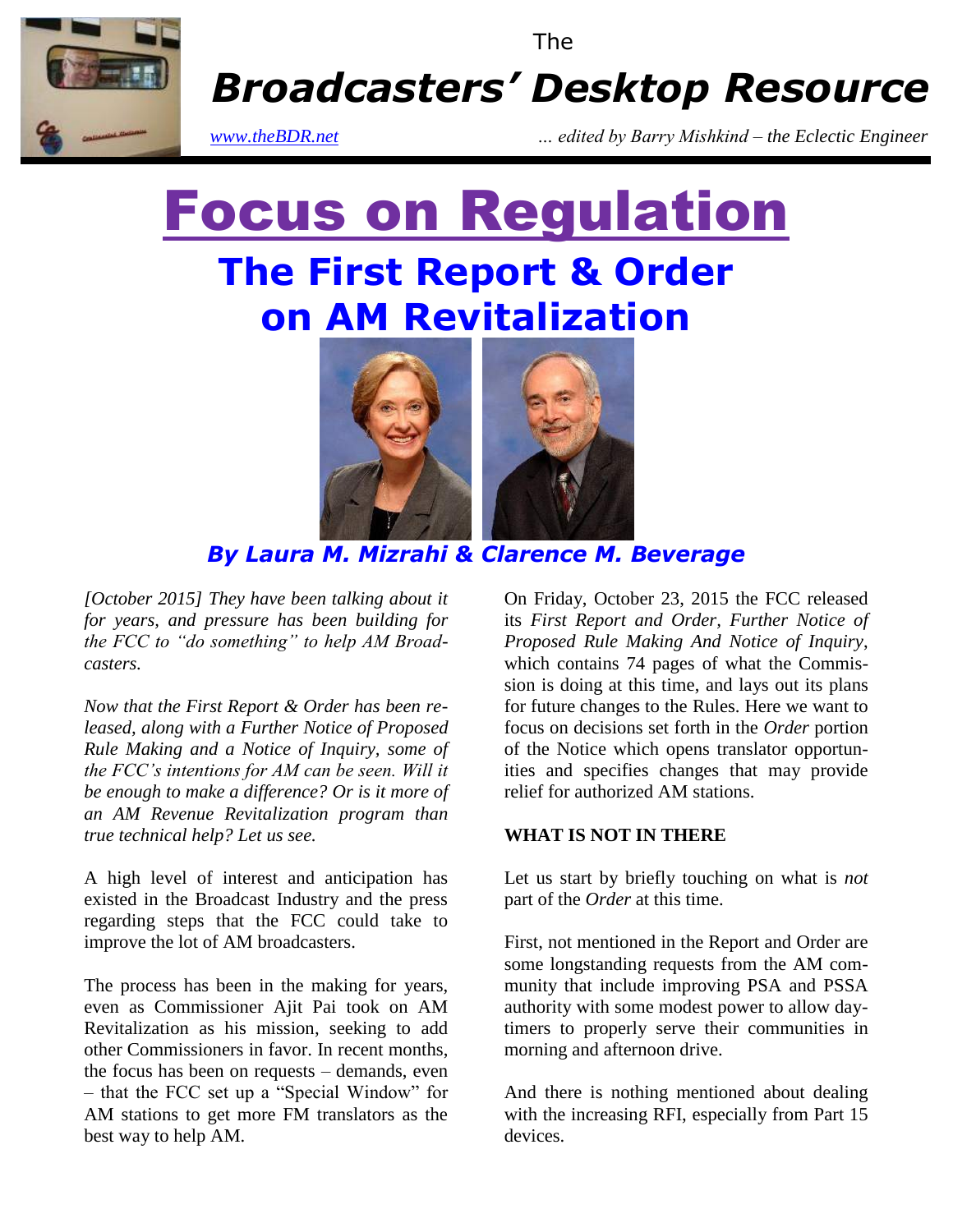There also is no change at this time to the current rule requirement that an FM translator 60 dBu coverage contour must lie within the AM station 2 mV/m (daytime) contour and a 25 mile radius (40 kM) of the AM transmitter site.

At the same time, we note the *Further Notice* proposes the 1 mV/m coverage contour of an FM translator used by an AM station not extend beyond a radius of 40-miles (64 km), centered at the AM transmitter site, or the 2 mV/m contour. This would increase the distance in the current rule of only 25 miles or the 2 mV/m of the daytime contour.

If adopted, this modification to the current rule could be helpful to some AM broadcasters.

# **WHAT YOU CAN PLAN TO DO**

What are the FM translator opportunities specified in the Order at this time?

Perhaps first and foremost, the Commission directed the Media Bureau to open two "modification" Windows in 2016. These would allow AM licensees or permittees to acquire and relocate one – *and only one –* authorized FM translator in the  $92.1 - 107.9$  MHz band located up to 250 miles from the AM transmitter site and propose to move it and operate on any frequency in the  $92.1 - 107.9$  MHz band as a minor change.

At this point, a proposed translator must meet the current  $74.1201(g)$  requirements (the 60 dBu /1 mV/m contour of an FM translator rebroadcasting an AM radio broadcast station must be contained within both the 2 mV/m daytime contour of the AM station and a 25-mile (40 km) radius centered at the AM transmitter site), as well as the standard requirements set out in Part 74 of the Rules for any FM translator operating in the non-reserved band.

And this is highly important: *these filing opportunities are on a first-come, first-served basis.* What this means in practice is that if applicant "A" files to move a translator to Chicago specifying 107.9 MHz on the first day of the Window and applicant "B" files on the second day to use 107.9 or 107.7 MHz in Chicago, the odds are high that applicant "B"'s application will violate the contour overlap rules and be dismissed.

Whether amendments will be permissible between applicants whose applications were filed on the same day is unknown at this time and may require further clarification by the Commission.

# **THE 2016 WINDOWS**

As stated, there are to be two Windows in 2016:

2016 Window #1 – This filing Window be in the first Quarter of 2016, last for six months, and is open only to Class C and D AM stations (Class C stations are those operating on 1230, 1240, 1340, 1400, 1450 and 1490 kHz. Class D stations are stations which have no nighttime operation or a nighttime power of less than 250 Watts and, if less than 250 Watts, a nighttime field intensity of less than  $141 \text{ mV/m}$  @ 1 kM.)

Note that *one and only one* translator application may be filed for by each station.

2016 Window #2 – This filing Window will last for three months and open as soon as the first Window closes. It is open to all AM stations including any Class C or D stations that did not file in the first Window. Note that, again, *only one* translator application can be filed for by each station.

Also note that any translator that is authorized to be relocated or modified under this process will carry a condition that the translator must rebroadcast the original AM station applicant for a period of four years. The translator cannot rebroadcast another AM station for this initial four year period.

# **AND THE 2017 WINDOWS**

The Commission is also directing the Media Bureau to open two new FM translator Auction Windows beginning in 2017. These Windows will not be open to AM stations that filed to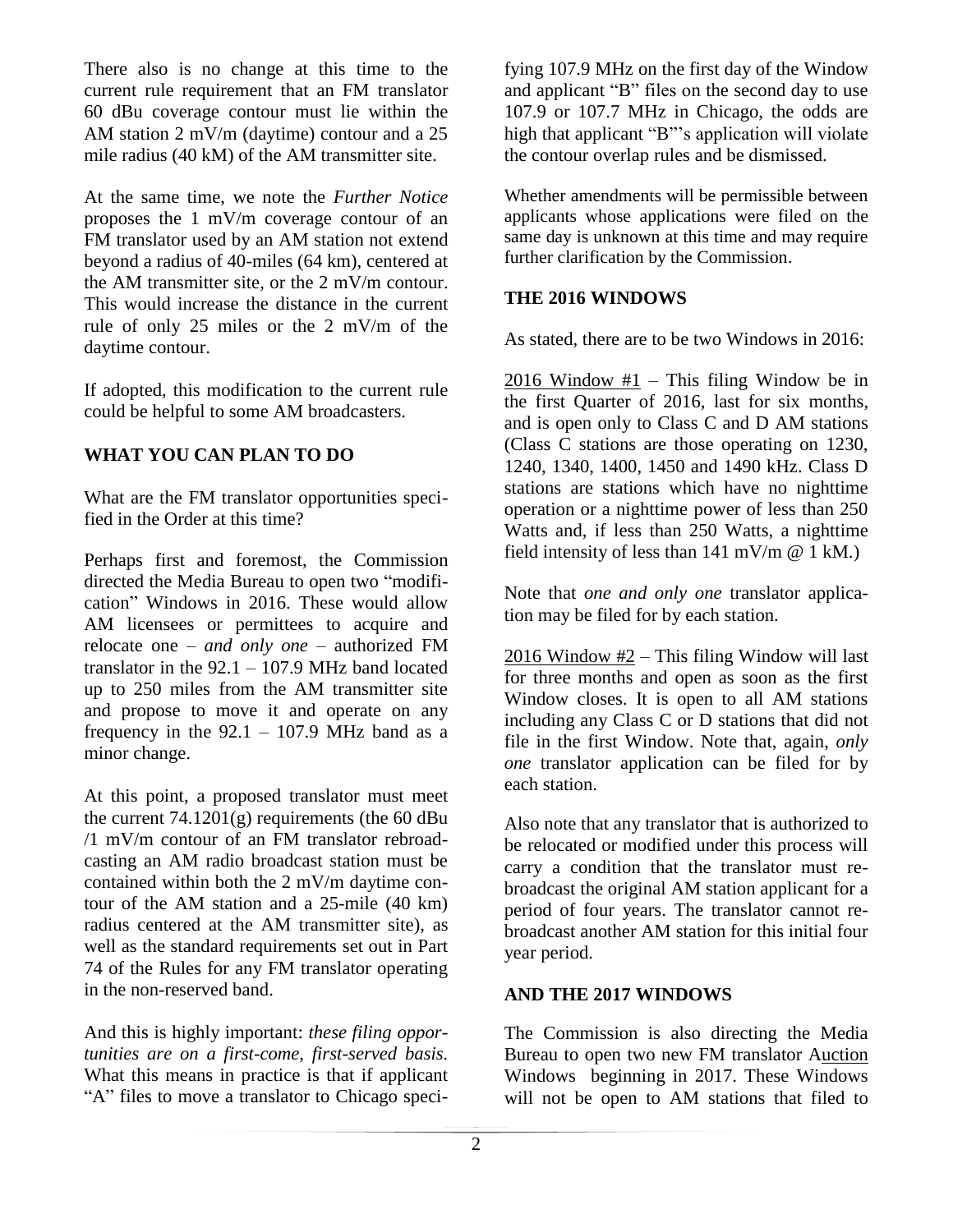move an FM translator in one of the 2016 filing Windows.

Like the 2016 Windows, applicants for a new translator in the 2017 Windows will be limited to one, *and only one*, FM translator in the 92.1 – 107.9 MHz band.

2017 Window #1 – This 2017 filing Window is expected to be open for a relatively short period of time – possibly two weeks as a guess – and, as with the first 2016 Window, will be open only to Class C and D AM stations. Also as with the 2016 Windows, each station can only file for one translator.

2017 Window #2 – This filing window will also be relatively brief and will open after applicants in the first Window have resolved any mutual exclusivity, settlement and permit issues. This Window will be open to all AM stations, including any Class C or D station that did not receive a grant in the first Window. Once again, each station can only file for one translator.

Additionally – and *this is an important point* – any translator relocated or modified under this auction window process will permanently link the translator license to the AM station.

One more note: only non-reserved channels are eligible for either the 2016 or 2017 filing Windows, regardless of whether the AM is a commercial or NCE facility.

# **NEW RULES FROM THE NPRM**

The Windows are not the only thing the FCC has set in motion.

The Commission further acted on parts of the NPRM, while designating some other aspects to be subject to further comment from the industry.

# **DAYTIME CONTOUR CHANGES**

The Commission proposed in the NPRM to reduce the requirement for existing daytime stations to provide 5 mV/m service to either 80%

of the area or population of a station's community to 50% of either the area or population.

This relaxation only applies to currently licensed stations. As currently set out, applicants for new stations or modification of a CP for an unbuilt station are not eligible for the relaxed coverage requirements.

The FCC has adopted this proposal as specified in the NPRM.

#### **NIGHTTIME CONTOUR CHANGES**

The Commission also proposed in the NPRM to delete the current requirement for nighttime service to the higher of  $\frac{1}{2}$  mV/m or the nighttime interference-free service over either 80% of the area or population.

This change is for currently licensed stations. Applicants for a new station or AM stations seeking a change in community of license must propose service to 50% of the area or the population of the community.

The FCC has adopted this proposal as specified in the NPRM.

#### **ELIMINATION OF THE RATCHET RULE**

In the NPRM, the FCC proposed to delete the so-called "Ratchet Rule."